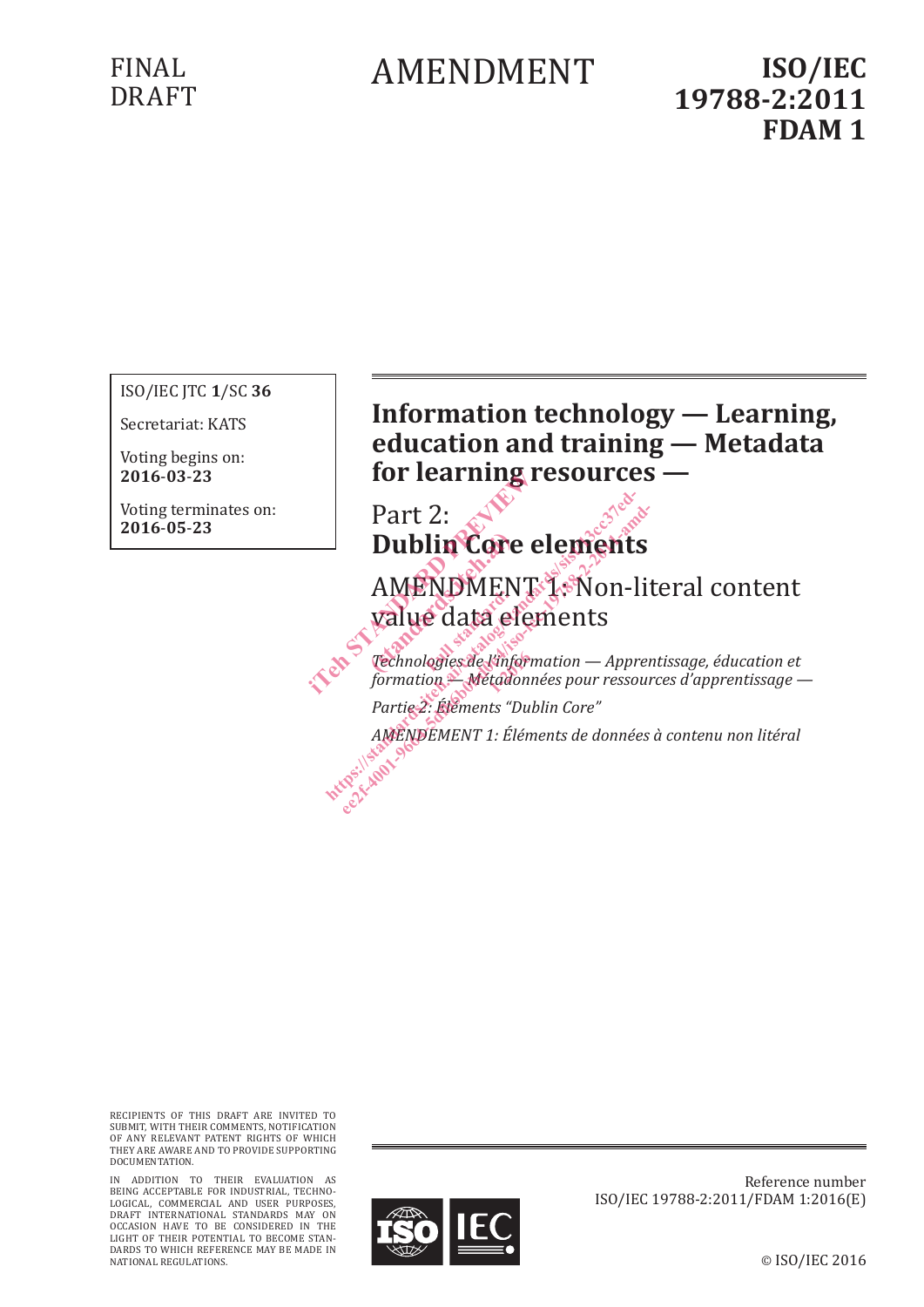



#### © ISO/IEC 2016, Published in Switzerland

All rights reserved. Unless otherwise specified, no part of this publication may be reproduced or utilized otherwise in any form or by any means, electronic or mechanical, including photocopying, or posting on the internet or an intranet, without prior written permission. Permission can be requested from either ISO at the address below or ISO's member body in the country of the requester.

ISO copyright office Ch. de Blandonnet 8 • CP 401 CH-1214 Vernier, Geneva, Switzerland Tel. +41 22 749 01 11 Fax +41 22 749 09 47 copyright@iso.org www.iso.org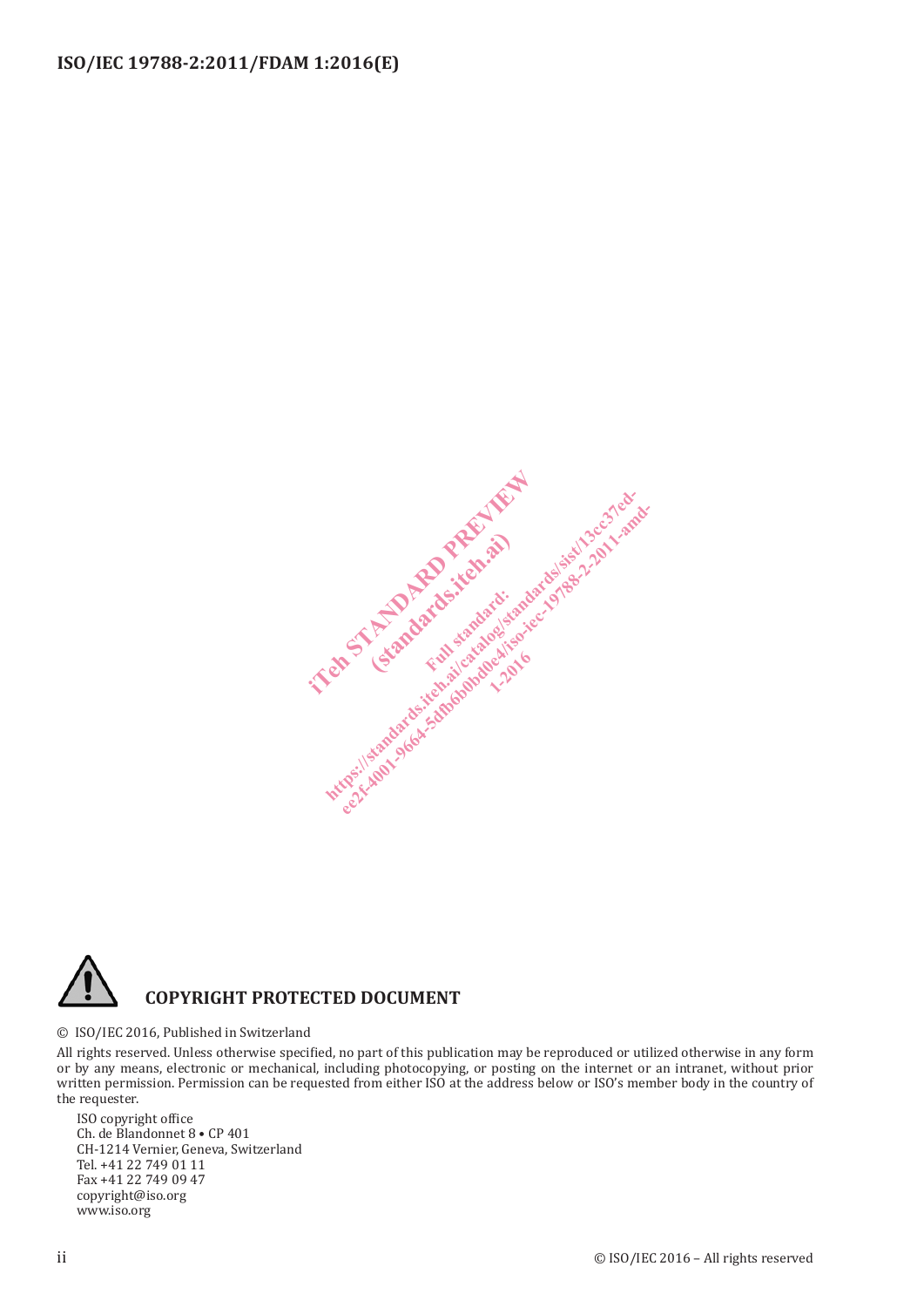## **Foreword**

ISO (the International Organization for Standardization) is a worldwide federation of national standards bodies (ISO member bodies). The work of preparing International Standards is normally carried out through ISO technical committees. Each member body interested in a subject for which a technical committee has been established has the right to be represented on that committee. International organizations, governmental and non-governmental, in liaison with ISO, also take part in the work. ISO collaborates closely with the International Electrotechnical Commission (IEC) on all matters of electrotechnical standardization.

The procedures used to develop this document and those intended for its further maintenance are described in the ISO/IEC Directives, Part 1. In particular the different approval criteria needed for the different types of ISO documents should be noted. This document was drafted in accordance with the editorial rules of the ISO/IEC Directives, Part 2 (see www.iso.org/directives).

Attention is drawn to the possibility that some of the elements of this document may be the subject of patent rights. ISO shall not be held responsible for identifying any or all such patent rights. Details of any patent rights identified during the development of the document will be in the Introduction and/or on the ISO list of patent declarations received (see www.iso.org/patents).

Any trade name used in this document is information given for the convenience of users and does not constitute an endorsement.

For an explanation on the meaning of ISO specific terms and expressions related to conformity assessment, as well as information about ISO's adherence to the World Trade Organization (WTO) principles in the Technical Barriers to Trade (TBT) see the following URL; www.iso.org/iso/foreword.html. clarations received (see www.iso.or<br>is document is information given f<br>eaning of ISO specific terms and expredict the World Tra<br>(TBT) see the following URL; www.<br>19788-2:2014 was prepared by Jo<br>committee SC 36, information f ISO specific terms and<br>adherence to the Wor<br>ee the following URL:<br>:2011 was prepared<br>tee SC 36, *informatio*n document is information given for the conduction<br>ming of ISO specific terms and expressions re<br>ISO's adherence to the World Trade Organ<br>BT) see the following URL, www.iso.org/is<br>788-2:2014 was prepared by Joint Techn<br>munit experience to the World Trade Organization is information in expressions relations of the World Trade Organiz<br>
T) see the following URL, www.iso.org/iso.<br>
38-2:2011 was prepared by Joint Technic<br>
mittee SC 36, *mformation* 

Amendment 1 to ISO/IEC 19788-2:2011 was prepared by Joint Technical Committee ISO/IEC JTC 1, *Information technology*, Subcommittee SC 36, *Information technology for learning, education and training.*

 $\int \mathcal{V}$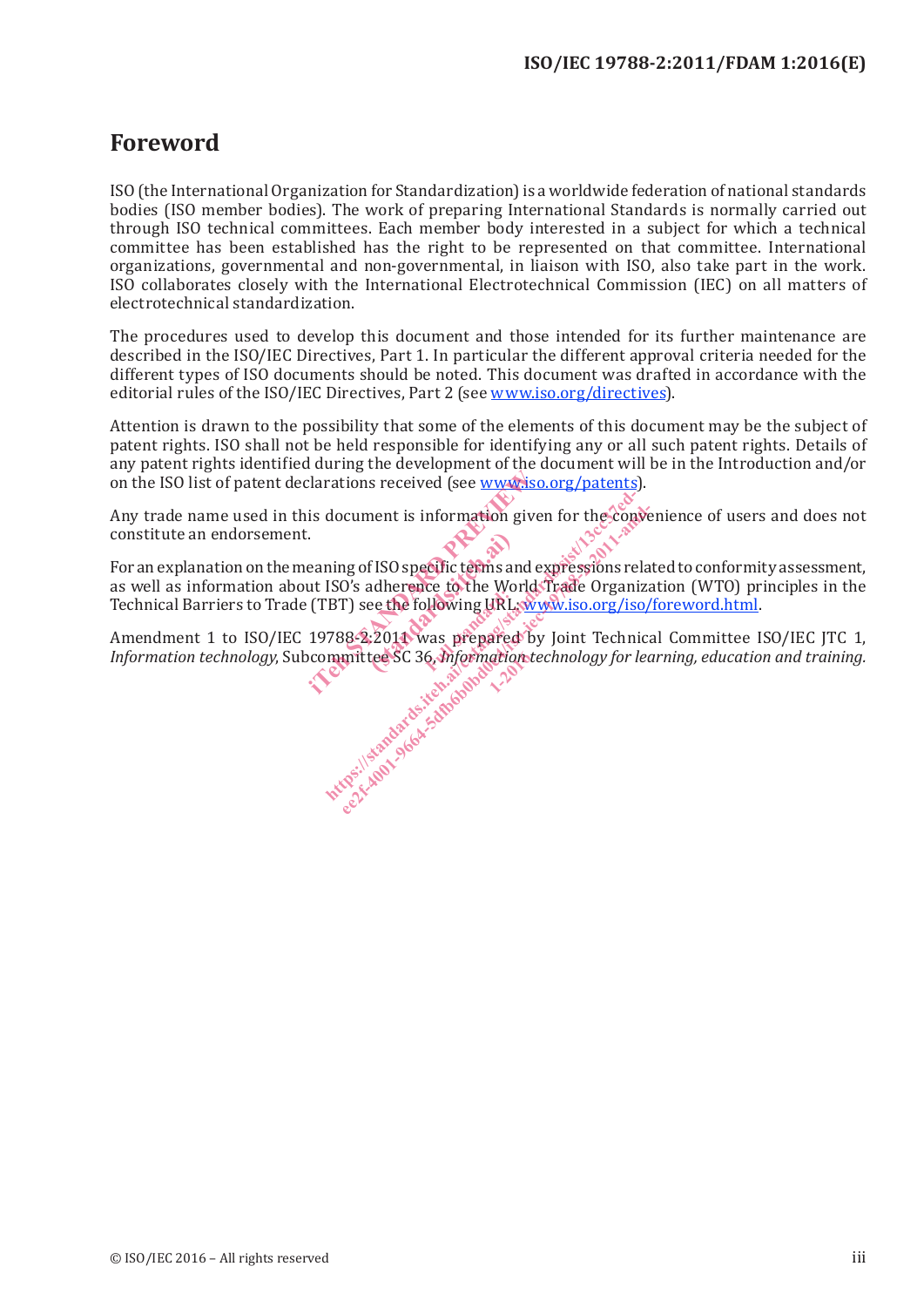in Standard Preview in the Assessment of the Assessment of the Assessment of the Assessment of the Assessment of the Assessment of the Assessment of the Assessment of the Assessment of the Assessment of the Assessment of t (Standards.iteh.ai) Https://standards.iteh.ai/catalogistandards.iteh.ai/catalogistandards.iteh.ai/catalogistandards.iteh.ai/catalogistandards.iteh.ai/catalogistandards.iteh.ai/catalogistandards.iteh.ai/catalogistandards.iteh.ai/catalogistanda ee2f-4001-9664-5dfb6bd80802-2016<br>ee2f-4001-9664-5dfb6bd80802-2016<br>ee2f-4001-9664-5dfb6bd80802-2016-2-2012-4-2011-amd-<br>ee2f-4001-9664-5dfb6bd80802-2016 **1016**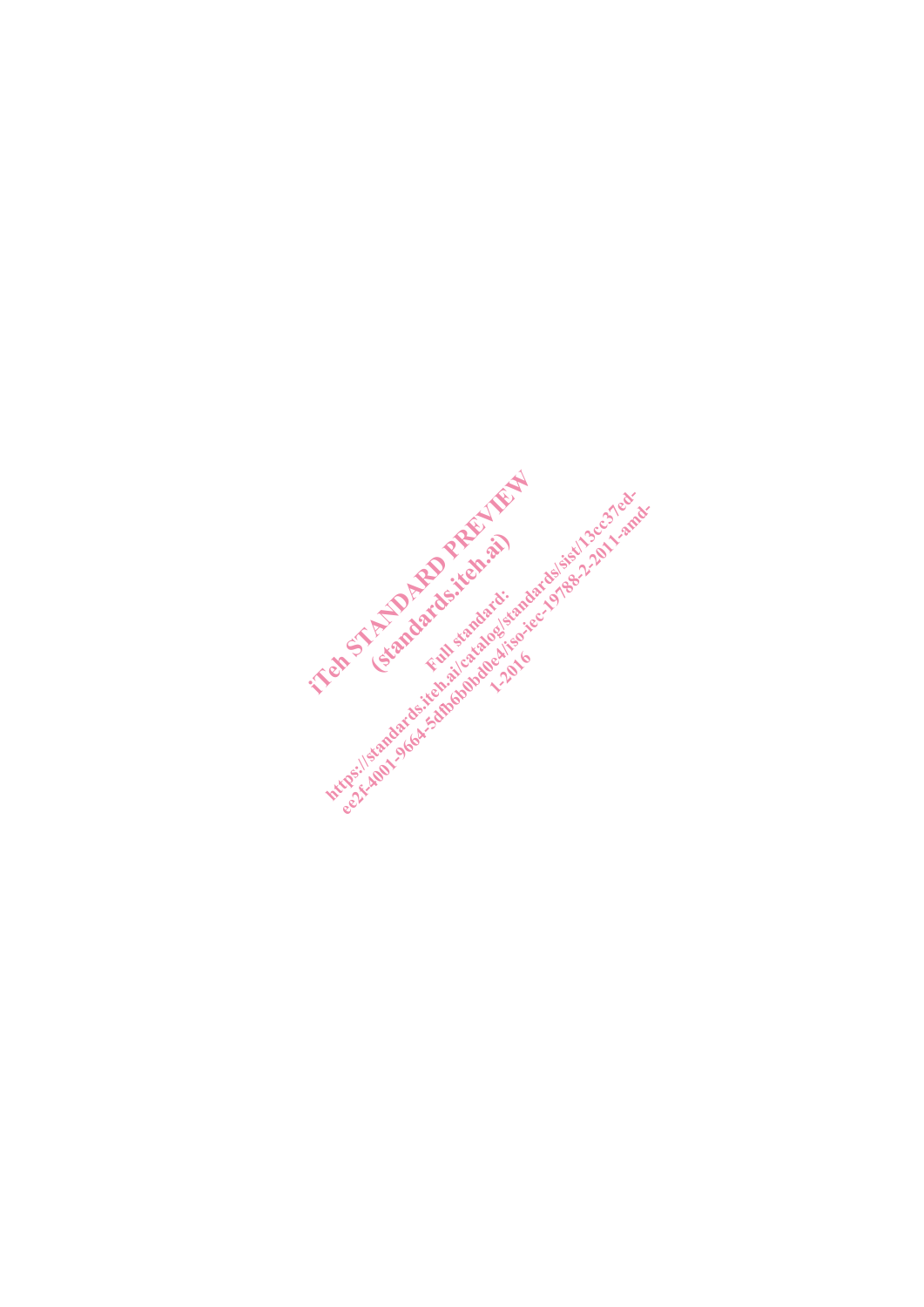## **Information technology — Learning, education and training — Metadata for learning resources —**

## Part 2: **Dublin Core elements**

## AMENDMENT 1: Non-literal content value data elements

*Page iv, Foreword*

Replace the following text:

The following parts are under preparation:

- *Part 5: Educational elements*
- *Part 6: Availability, distribution, and intellectual property elements* ments<br>
ribution, and intellectual property el http://www.ai-mail.com/www.ai-mail.com/www.ai-mail.com/www.ai-mail.com/www.ai-mail.com/www.ai-mail.com/www.ai-mail.com/www.ai-mail.com/www.ai-mail.com/www.ai-mail.com/www.ai-mail.com/www.ai-mail.com/www.ai-mail.com/www.aiion, and intellectual property elements and

Technical elements will form the subject of a future Part 4. dia intellectual prop.

with the following:

- *Part 4: Technical elements*
- *Part 5: Educational elements*
- *Part 8: Data elements for MLR records*
- *Part 9: Data elements for persons*

The following parts are under preparation:

- *Part 7: Bindings*
- *Part 11: Migration from LOM to MLR*

*Page v, Introduction*

Add the following sentence at the end of paragraph 3 ("This part of ISO/IEC 19788 uses …")

Ful standardist

**1016** 

This part of ISO/IEC 19788 provides Data Element Specifications (DESs) for data elements with literal content value (as considered in early Dublin Core) and for data elements with non-literal content value: ISO 15836 allows (implicitly) both.

*Page 1, Clause 2*

Replace the dated reference to ISO/IEC 19788-1:2011 by the undated reference

ISO/IEC 19788-1, *Information technology — Learning, education and training — Metadata for learning resources* — *Part 1: Framework*

*Page 4, Clause 5*

For all DESs 5.1 to 5.15, rename the DES attribute "Range" to "Codomain".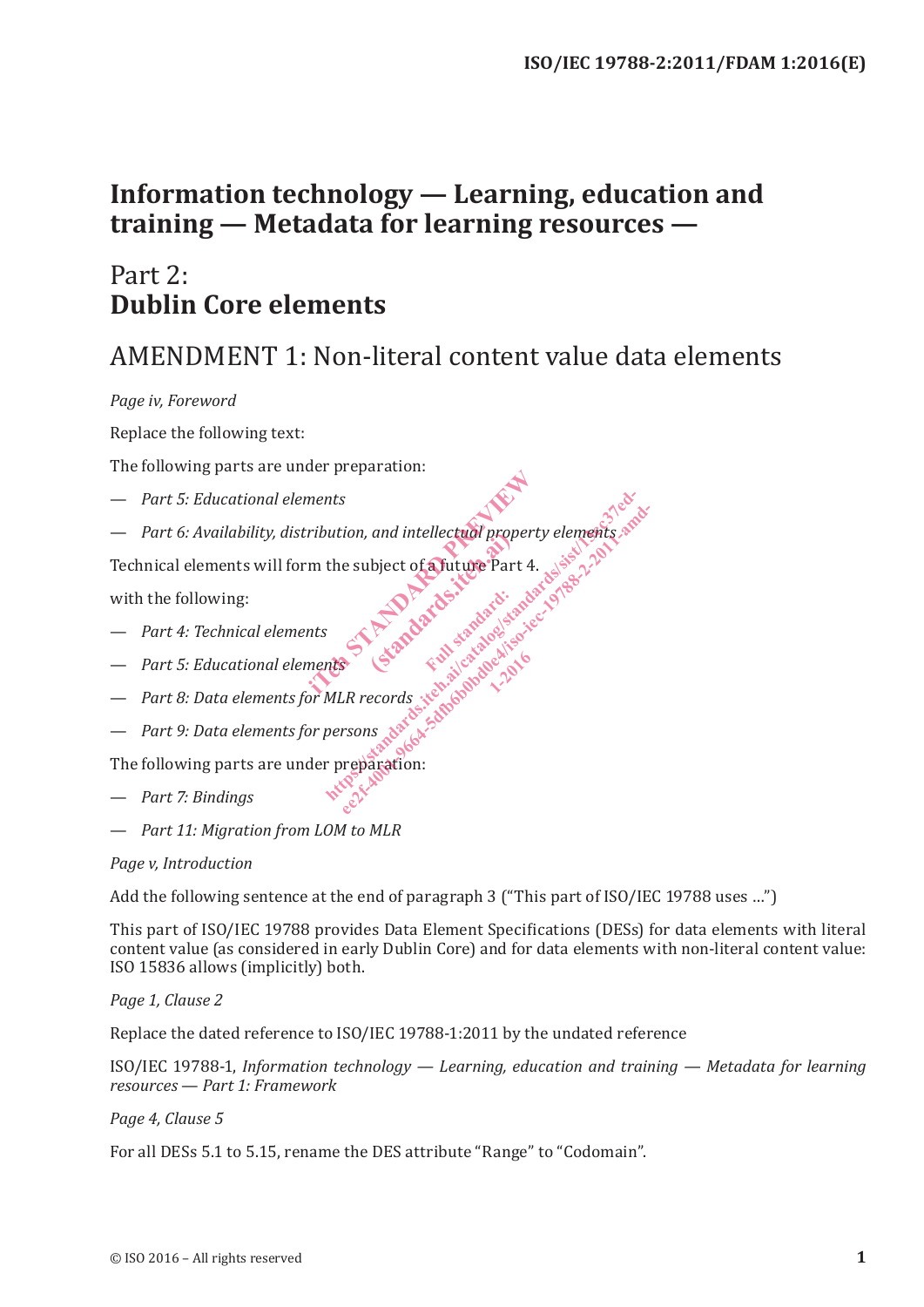#### **ISO/IEC 19788-2:2011/FDAM 1:2016(E)**

*Page 4, Subclause 5.1*

Add the following to the "Note(s)" entry of the DES:

Is a subproperty of http://purl.org/dc/elements/1.1/title and http://purl.org/dc/terms/title

*Page 5, 5.2*

Add the following content to the "Refines" entry of the DES:

ISO\_IEC\_19788-2:2011::DES0600 (contributor)

Add the following notes to the "Note(s)" entry of the DES:

A DES with the same property name (creator), but with non-literal content value is provided; see 5.16.

Is a subproperty of http://purl.org/dc/elements/1.1/creator

*Page 5, 5.3*

Add the following notes to the "Note(s)" entry of the DES:

A DES with the same property name (subject), but with non-literal content value is provided; see 5.17.

Is a subproperty of http://purl.org/dc/elements/1.1/subject

*Page 6, 5.4*

Add the following notes to the "Note(s)" entry of the DES:

A DES with the same property name (description), but with non-literal content value is provided; see 5.18. ments/1.1/subject

Is a subproperty of <u>http://purl.org/dc/elements/1.1/description</u> and <u>http://purl.org/dc/</u><br>terms/description terms/description ite(s) entry of the DES:<br>
me (subject), but with non-literal contracts to the previous state of the previous contracts of the previous contracts of the description, but with non-literal streams of the previous contract of (subject), but with non-literal content yahool c/elements/1.1/subject<br>
(s)" entry of the DES: and standards of the Allies of the Allies of the Allies of the Allies of the Allies of the Allies of the Allies of the Allies of elements/1.1/subject<br>
elements/1.1/subject<br>
" entry of the DES:<br>
" entry of the DES:<br>
seription), but with non-literal content value<br>
" entry of the DES:<br>
" entry of the DES:<br>
" entry of the DES:

*Page 7, 5.5*

Add the following notes to the "Note(s)" entry of the DES:

A DES with the same property name (publisher), but with non-literal content value is provided; see 5.19.

Is a subproperty of http://purl.org/dc/elements/1.1/publisher

*Page 7, 5.6*

Add the following notes to the "Note(s)" entry of the DES:

A DES with the same property name (contributor), but with non-literal content value is provided; see 5.20.

Is a subproperty of http://purl.org/dc/elements/1.1/contributor

*Page 8, 5.7*

Add the following note to the "Note(s)" entry of the DES:

Is a subproperty of http://purl.org/dc/elements/1.1/date and http://purl.org/dc/terms/date

*Page 9, 5.8*

Add the following note to the "Note(s)" entry of the DES:

Is a subproperty of http://purl.org/dc/elements/1.1/type

*Page 9, 5.9*

Add the following note to the "Note(s)" entry of the DES: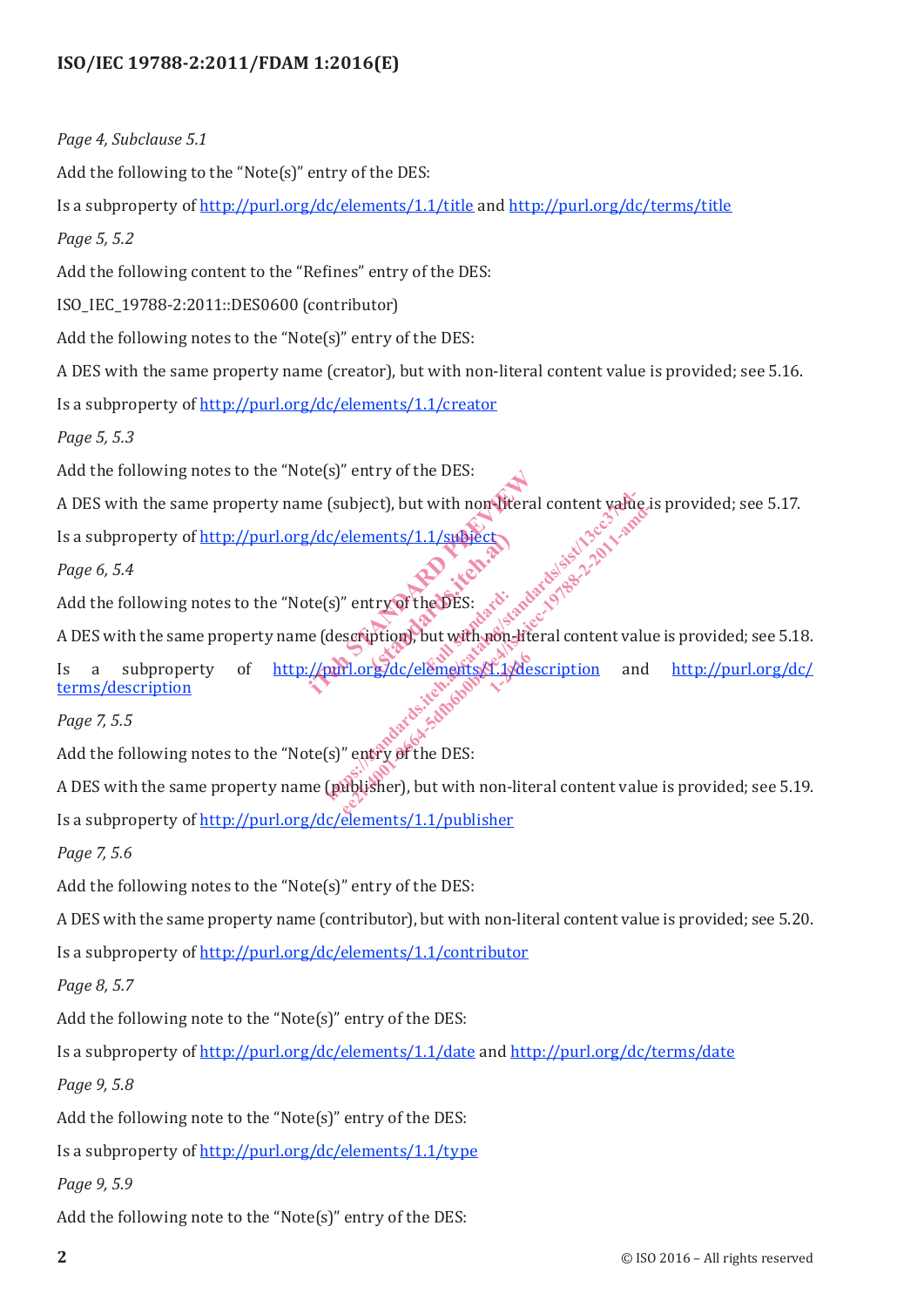Is a subproperty of http://purl.org/dc/elements/1.1/format

*Page 10, 5.10*

Add the following note to the "Note(s)" entry of the DES:

Is a subproperty of http://purl.org/dc/elements/1.1/identifier and http://purl.org/dc/terms/identifier

*Page 11, 5.11*

Add the following content to the "Refines" entry of the DES:

ISO\_IEC\_19788-2:2011::DES1300 (relation)

Add the following notes to the "Note(s)" entry of the DES:

A DES with the same property name (source), but with non-literal content value is provided; see 5.21.

Is a subproperty of http://purl.org/dc/elements/1.1/source

*Page 12, 5.12*

Add the following note to the "Note(s)" entry of the DES:

Is a subproperty of <u>http://purl.org/dc/elements/1.1/language</u>

*Page 12, 5.13*

Add the following notes to the "Note(s)" entry of the DES:

A DES with the same property name (relation), but with non-literal content value is provided; see 5.22. the "Note(s)" entry of the DES:<br>
burl.org/dc/elements (F) Aanguage<br>
the "Note(s) entry of the DES: dc/elements.<br>Ful dan<br>Elements.iteh.html<br>Ful standard:<br>Ful standard:<br>Full standard:<br>Full standard:<br>Full standard:<br>Full starting in the standard: "Note(s)" entry of the DES:<br>https://dc/elements.11.1/language<br>e "Note(s) entry of the DES:<br>by name (relation), but with non-literal cont<br>clorg/de/elements/130 relation<br>"Note(s) centry of the DES:<br>https://de/elements/1.1/co exects) entry of the person or correspondent of the person of the correspondent of the person of the correspondent of the person of the correspondent of the correspondent of the correspondent of the correspondent of the co

Is a subproperty of http://purkorg/dc/elements/1.1/relation

*Page 13, 5.14*

Add the following note to the "Note(s)" entry of the DES:

Is a subproperty of http://purl.org/dc/elements/1.1/coverage

*Page 14, 5.15*

Add the following notes to the "Note(s)" entry of the DES:

A DES with the same property name (rights), but with non-literal content value is provided; see 5.23.

Is a subproperty of http://purl.org/dc/elements/1.1/rights

*Page 14, 5.15*

Add the following eight subclauses after 5.15:

#### **5.16 Creator (DES1600)**

| Data element specification            |                                                                  |  |
|---------------------------------------|------------------------------------------------------------------|--|
| Identifier                            | ISO_IEC_19788-2:2011:AMD.1:2016::DES1600                         |  |
| Data element specification attributes |                                                                  |  |
| Property name                         | creator                                                          |  |
| Definition                            | entity primarily responsible for making the learning<br>resource |  |
| Linguistic indicator                  | non-linguistic                                                   |  |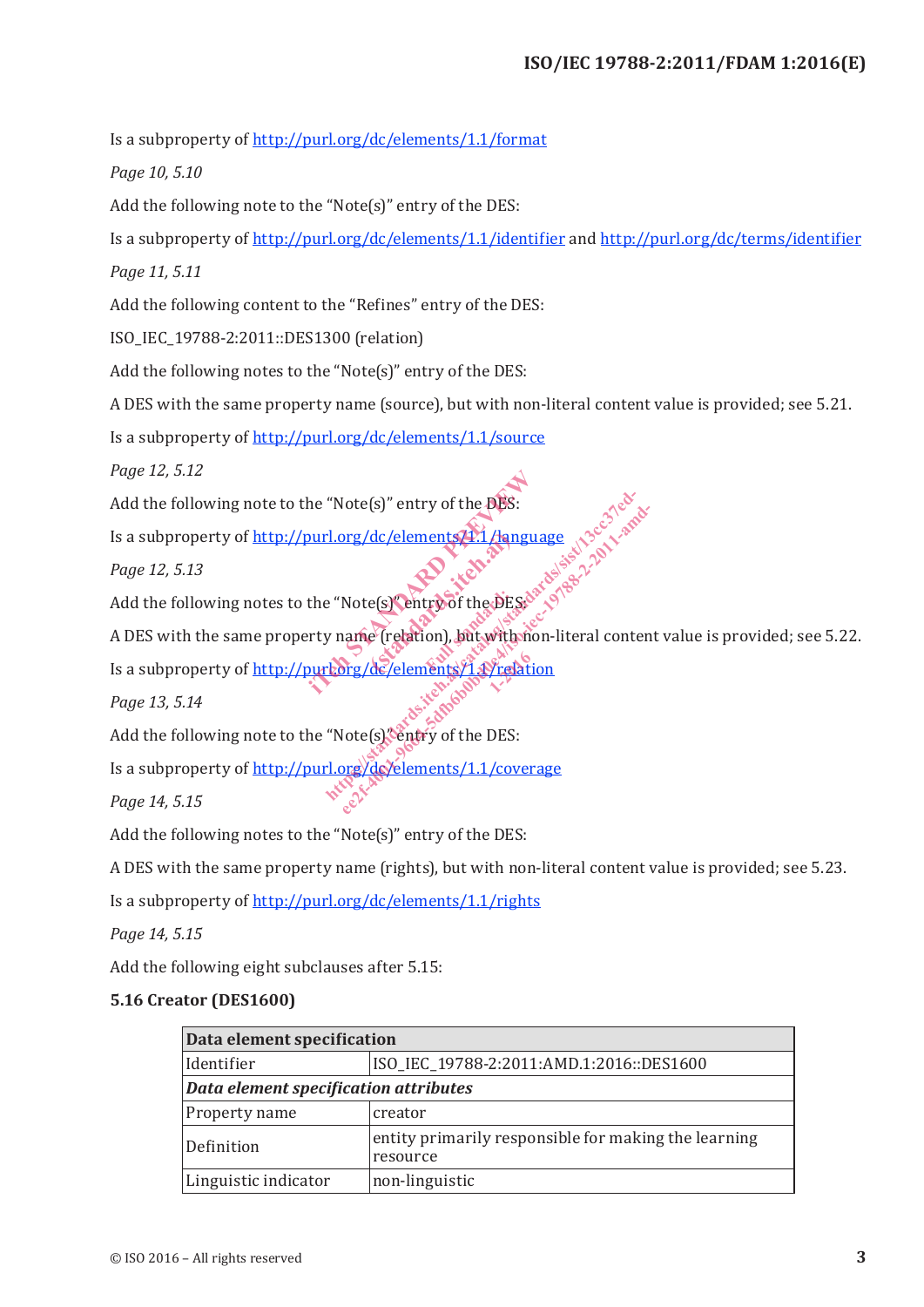## **ISO/IEC 19788-2:2011/FDAM 1:2016(E)**

| l Domain            | <b>Learning Resource</b><br>(ISO_IEC_19788-1:2011::RC0002)                                                     |
|---------------------|----------------------------------------------------------------------------------------------------------------|
| Codomain            | Person<br>(ISO_IEC_19788-1:2011::RC0003)                                                                       |
| Content value rules | N/A                                                                                                            |
| Refines             | ISO_IEC_19788-2:2011:AMD.1:2016::DES2000 (con-<br>tributor)                                                    |
| Example(s)          | Resource denoted by URI http://dbpedia.org/resource/<br><b>Mitchel Resnick</b>                                 |
| Note(s)             | 1. A DES with the same property name (creator), but<br>with literal content value is provided; see 5.2.        |
|                     | 2. Is a subproperty of <u>http://purl.org/dc/elements/1.1/</u><br>creator and http://purl.org/dc/terms/creator |

#### **5.17 Subject (DES1700)**

| Data element specification            |                                                                                                                                                        |  |
|---------------------------------------|--------------------------------------------------------------------------------------------------------------------------------------------------------|--|
| Identifier                            | ISO_IEC_19788-2:2011;AMD.1:2016::DES1700                                                                                                               |  |
| Data element specification attributes |                                                                                                                                                        |  |
| Property name                         | subject                                                                                                                                                |  |
| Definition                            | topic of the learning resource.                                                                                                                        |  |
| Linguistic indicator                  | non-linguistic                                                                                                                                         |  |
| Domain                                | Learning Resource<br>(ISO_IEC_19788-1-2011:RC0002)                                                                                                     |  |
| Codomain                              | Resource<br>(ISO_IEC_19788-1:2011:RC0001)                                                                                                              |  |
| Content value rules                   | N/A                                                                                                                                                    |  |
| Refines                               |                                                                                                                                                        |  |
| Example(s)                            | 1. Resource denoted by URI http://dbpedia.org/re-<br>source/Category: Artificial_intelligence<br>2. Resource denoted by URI http://id.loc.gov/authori- |  |
|                                       | ties/subjects/sh85008180                                                                                                                               |  |
| Note(s)                               | 1. A DES with the same property name (subject), but<br>with literal content value is provided; see 5.3.                                                |  |
|                                       | 2. Is a subproperty of http://purl.org/dc/elements/1.1/<br>subject and http://purl.org/dc/terms/subject                                                |  |

#### **5.18 Description (DES1800)**

| Data element specification            |                                                     |  |
|---------------------------------------|-----------------------------------------------------|--|
| Identifier                            | ISO_IEC_19788-2:2011:AMD.1:2016::DES1800            |  |
| Data element specification attributes |                                                     |  |
| Property name                         | description                                         |  |
| Definition                            | account of the learning resource                    |  |
| Linguistic indicator                  | non-linguistic                                      |  |
| Domain                                | Learning Resource<br>(ISO_IEC_19788-1:2011::RC0002) |  |
| Codomain                              | Resource<br>(ISO_IEC_19788-1:2011::RC0001)          |  |